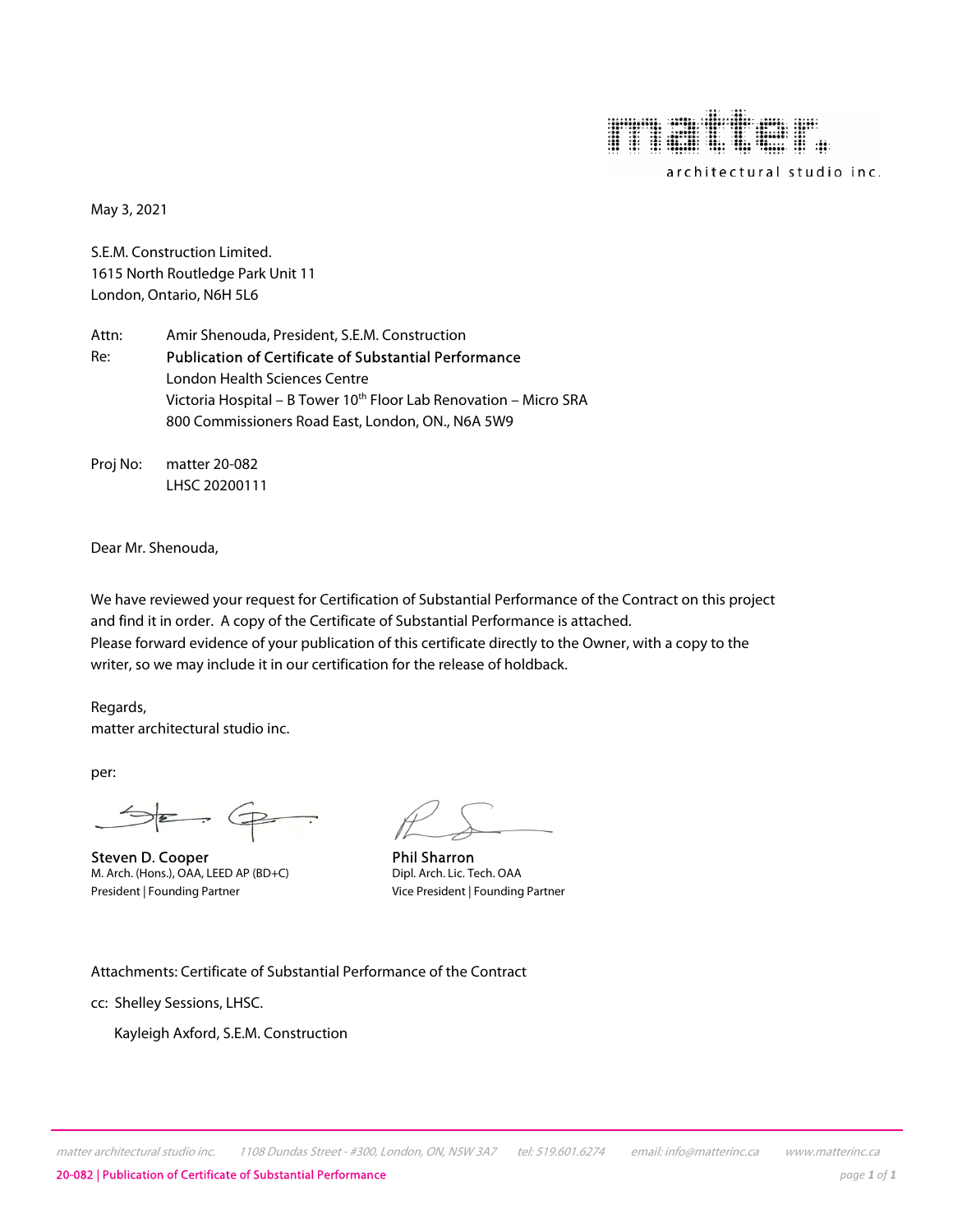## **FORM 9 CERTIFICATE OF SUBSTANTIAL PERFORMANCE OF THE CONTRACT UNDER SECTION 32 OF THE ACT**

*Construction Act*

London, Ontario, Canada

(County/District/Regional Municipality/Town/City in which premises are situated)

, 800 Commissioners Road East, London, ON., N6A 5W9

(street address and city, town, etc., or, if there is no street address, the location of the premises)

This is to certify that the contract for the following improvement:

 London Health Sciences Centre Victoria Hospital | B Tower 10th Floor Lab Renovations - Micro SRA

(short description of the improvement)

to the above premises was substantially performed on. April 21, 2021

(date substantially performed)

Date certificate signed: May 3, 2021

(payment certifier where there is one) (owner and contractor, where there is no payment certifier)

Name of owner: London Health Sciences Centre

Address for service: 800 Commissioners Road East, London, ON., N6A 5W9

Name of contractor: S.E.M. Construction

Address for service: 1615 North Routledge Park Unit 11, London, Ontario, N6H 5L6

Name of payment certifier (where applicable):

Address: 1108 Dundas Street, Unit 300, London, Ontario N5W 3A7

(Use A or B, whichever is appropriate)

A. Identification of premises for preservation of liens:

 CON 1 PT LOT 23 PT LOT 24 RP 33R1496 PT PART 1 AND RP 33R4923 PAERTS 4 TO 6 AND RP 33R6181 PARTS 1 2 8 10

(if a lien attaches to the premises, a legal description of the premises, including all property identifier numbers and addresses for the premises)

B. Office to which claim for lien must be given to preserve lien:

(if the lien does not attach to the premises, the name and address of the person or body to whom the claim for lien must be given)